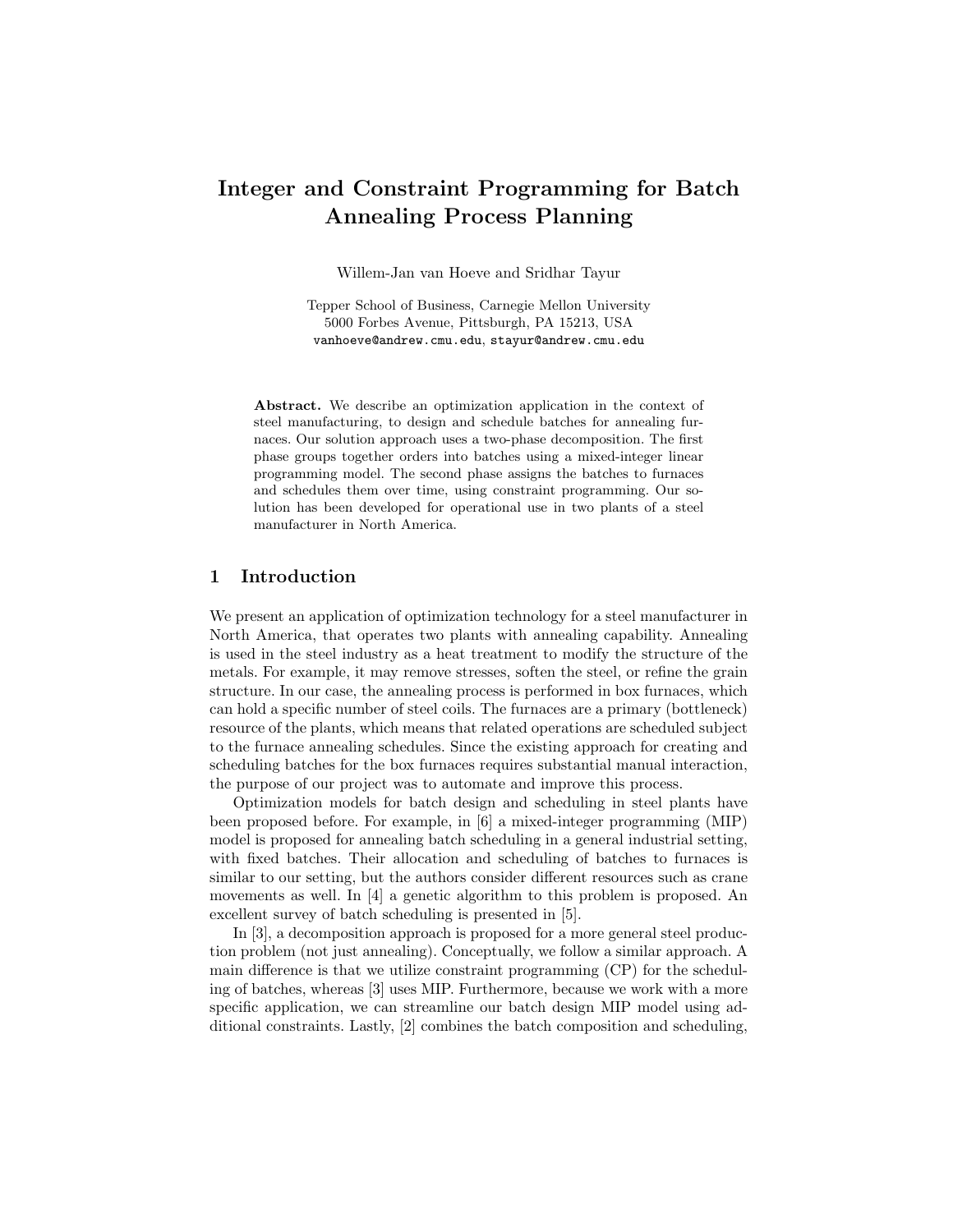|                  | $O^L$ set of locked orders                | $c_i \in A$            | anneal cycle of $i \in O$                            |
|------------------|-------------------------------------------|------------------------|------------------------------------------------------|
|                  | $O^W$ set of work orders                  | $w_i \in \mathbb{R}^+$ | the weight of one coil in $i \in O$                  |
|                  | $O^P$ set of planned orders               | $n_i \in [K]$          | the number of coils in $i \in O$                     |
| $\Omega$         | set of all orders $O^L \cup O^W \cup O^P$ | $r_i \in H$            | release date of $i \in O$                            |
| $\boldsymbol{A}$ | set of anneal cycles                      | $d_i \in H$            | due date of $i \in O$                                |
| $\boldsymbol{F}$ | set of furnaces                           | $q_i \subset F$        | furnace group of $i \in O^L$                         |
| H                | integer time horizon (in minutes)         |                        | $\Pi \subset O \times O$ set of precedences $(i, j)$ |
|                  |                                           |                        |                                                      |

Table 1. Main sets for the problem.

Table 2. Characteristics of the orders.

as we do in this work. Their batch design is restricted to the size of the batch, however, and does not group together different orders for example.

In summary, the main novelty of our approach is the combination of a rich batch design problem (solved with MIP) with a batch scheduling problem (solved with CP). Decomposing the problem into two parts (MIP for batch design and CP for scheduling) was crucial to make the approach scalable: Our two-phase approach scales to problems with (at least) 22 furnaces and 600 orders, creating a detailed schedule for about 7 days, within 15 to 30 minutes of computing time.

## 2 Problem Description

The input to our problem is a set of annealing orders O. Each order consists of a number of steel coils that need to be annealed using a specific recipe (anneal cycle) in box furnaces. The set of all anneal cycles is denoted by A. The set of all furnaces is denoted by  $F$ . The orders are grouped together in batches of a fixed maximum size, depending on the furnace capacity. For our application, the furnace capacity differs per plant, but the furnaces have uniform capacity  $K$ (total number of coils that can be loaded per batch) for a given plant.

After the batches have been created, they need to be allocated and scheduled on the available furnaces, given a discrete time horizon  $H$ . Table 1 summarizes the main sets of our problem, including a partition of the orders in three types:

- Locked orders (denoted by the set  $O^L$ ) have been committed in the previous planning phase. They have been grouped together in a batch, and assigned to a furnace group for execution. These batches cannot be changed and must be scheduled as soon as possible.
- Work orders (denoted by the set  $O^W$ ) are partially committed in the previous planning phase. They have a fixed number of coils that cannot be changed, but their batches have not yet been decided.
- Planned orders (denoted by the set  $O<sup>P</sup>$ ) are not yet committed, but are available to be scheduled. The given number of coils of a planned order may be reduced to complete the size of a batch, but not split into separate orders.

Each order has a number of characteristics, as presented in Table  $2<sup>1</sup>$  For each order, the number of coils  $(n_i)$  is at most K. Also, for some orders the due date  $d_i$ 

<sup>&</sup>lt;sup>1</sup> We use the common shorthand [n] to denote the set  $\{1, \ldots, n\}$  for an integer n.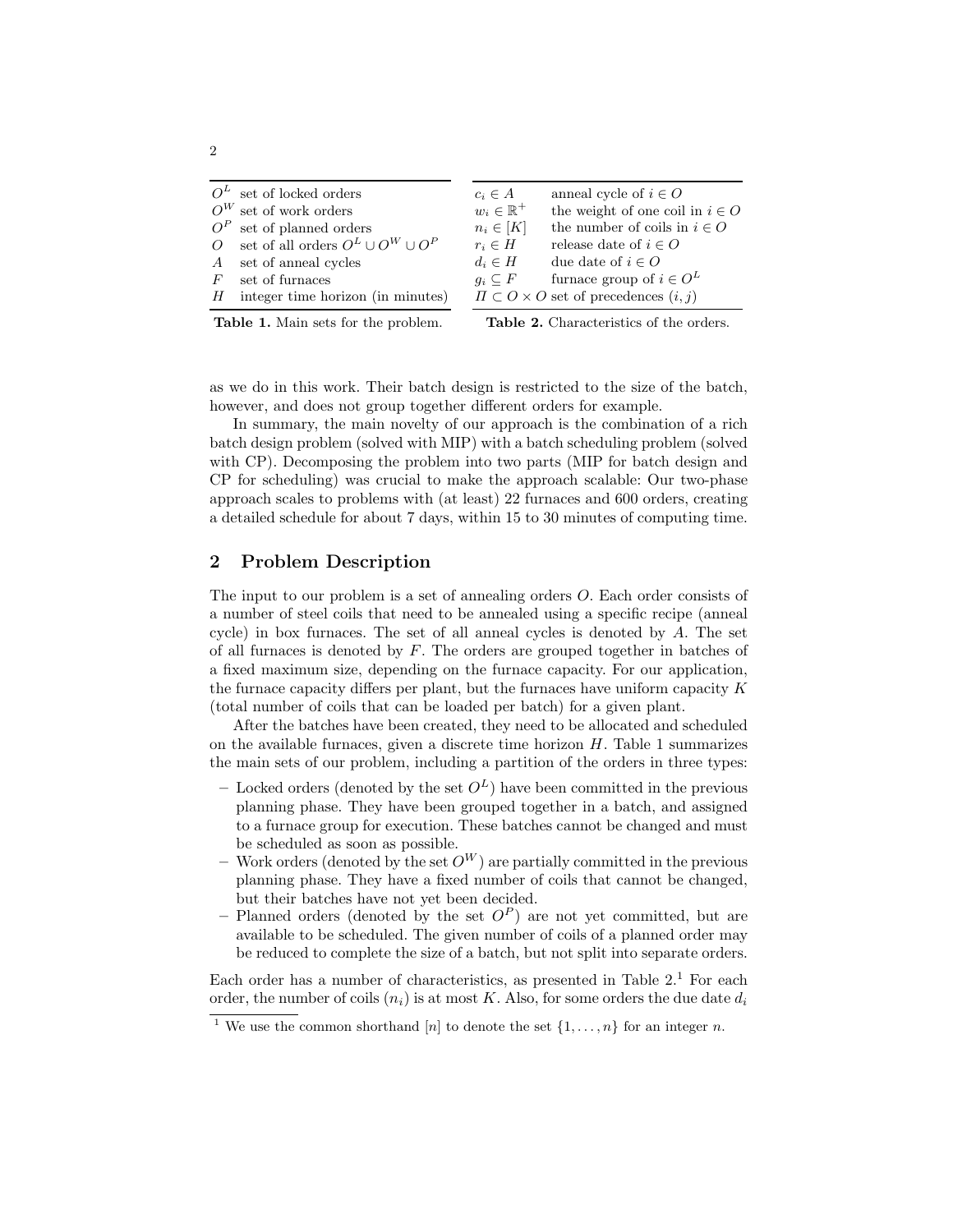|                              | processing time of anneal cycle $a \in A$ on furnace $f \in F$ (in minutes) |
|------------------------------|-----------------------------------------------------------------------------|
| $p_{a,f} \in \mathbb{N}$     |                                                                             |
| $t_{a,a',f} \in \mathbb{N}$  | sequence-dependent switchover time from anneal cycle $a$ to $a'$            |
|                              | on furnace $f$ (in minutes)                                                 |
| $C_{a,a'} \in \{0,1\}$       | whether $a \in A$ and $a' \in A$ are compatible and can be combined         |
| $\Gamma_{a,a'} \in \{a,a'\}$ | anneal cycle that determines the processing time of the combined            |
|                              | cycle, for $a, a' \in A$ such that $C_{a,a'} = 1$                           |

Table 3. Characteristics of the anneal cycles.

may come before the release date  $r_i$ . These orders are identified as late, and are given high preference to be scheduled as early as possible. Only orders for which the due date is at most a given date  $D$  (for example, day two) are required to be scheduled. Lastly, there exist pairwise precedence relations  $(i, j)$  for  $i, j \in O$ : order  $j$  must be scheduled at least three days after order  $i$  finishes. In fact,  $i$  and j represent two annealing operations for the same set of coils.

The characteristics of the anneal cycles are given in Table 3. Some orders with different anneal cycles can be combined in one batch, if they are compatible. In that case, one of the cycles will determine the anneal recipe for the compatible batch. At most one other compatible cycle can be added to a batch. An order is not allowed to be both reduced and added as a compatible order to a batch.

Since not all anneal recipes can be performed on each furnace, we introduce a Boolean parameter  $T_{f,a}$  to indicate whether furnace  $f \in F$  can perform anneal cycle  $a \in A$ . Furthermore, each furnace can only handle a maximum of M 'heavy' coils that have a weight of at least W, within one batch. The maximum coil weight that can be processed on f is denoted by  $w_f^{\text{max}}$ .

The problem is to 1) group together orders into batches (the batch design problem), and 2) allocate the batches to furnaces and sequence them over time (the batch scheduling problem). The purpose of the solution is to create a nearterm schedule (about six days), in which we will operationally commit batches that are scheduled in the first two days. Therefore, the qualitative goals are:

- Minimize furnace idle time, especially in the first two to three days;
- Minimize unfilled furnace capacity (i.e., maximize the batch sizes), especially in the first two to three days;
- Minimize the number of late coils.

#### 3 Phase 1: Batch Design

We next describe our MIP model for the batch design problem. We recall that the locked orders in  $O^L$  are already grouped in batches, so we consider here the work orders  $O^W$  and planned orders  $O^P$ . The first step is to define the possible batches that we can assign the orders to. Since orders will be grouped by anneal cycle, we create a set  $\{b_{a,1},\ldots,b_{a,N_a}\}\$ for  $a \in A$ , representing the possible batches for anneal cycle  $a$ . The size  $N_a$  of this set depends on the total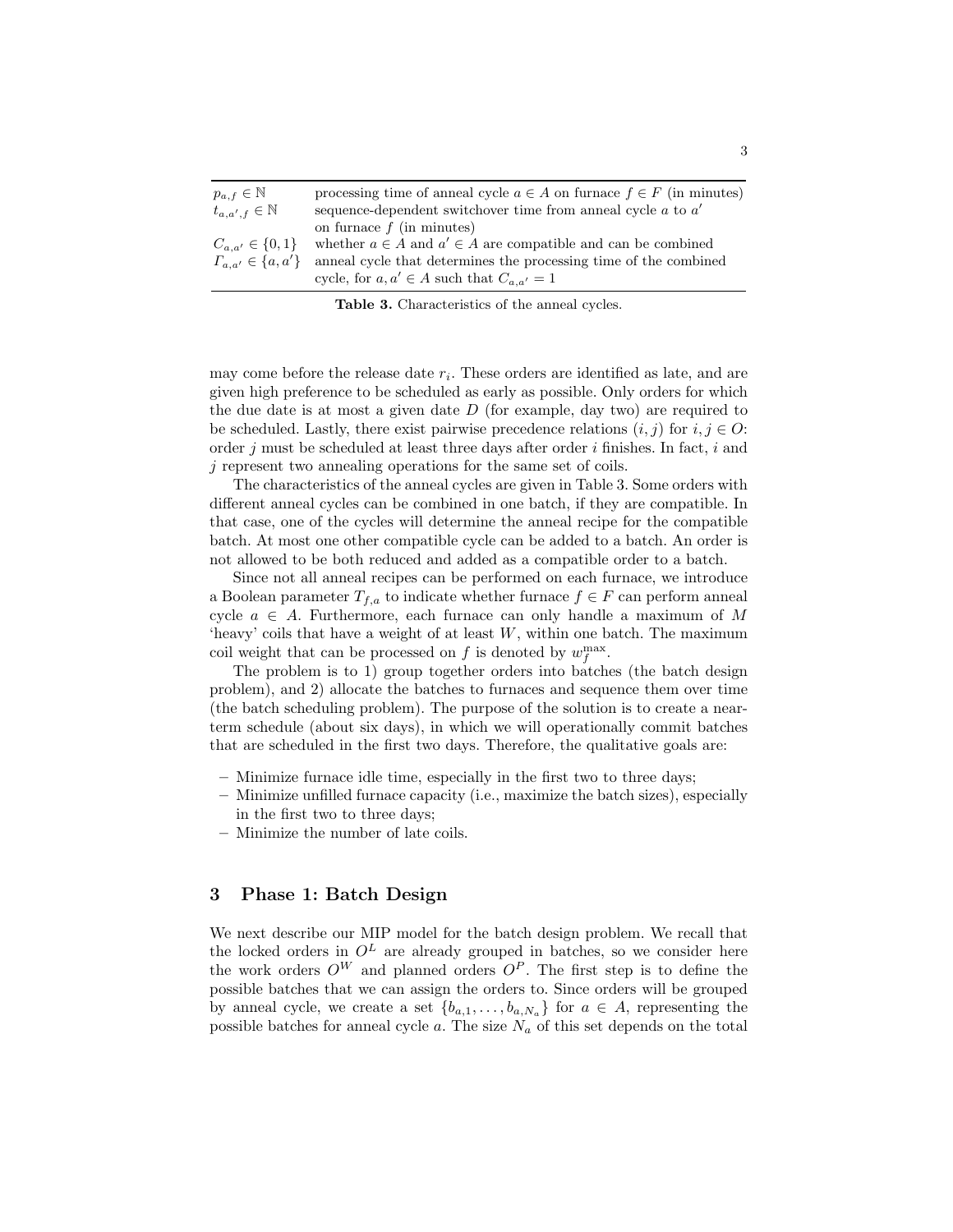| allocate order i to $b_{a,k}$ , for $i \in O^W \cup O^P, a \in A$ such that<br>$c_i = a$ and $k \in [N_a]$<br>allocate <i>i</i> as <i>reduced</i> order to $b_{a,k}$ , for $i \in O^P$ , $a \in A$ such that<br>$c_i = a$ and $k \in [N_a]$<br>allocate <i>i</i> as <i>compatible</i> order to $b_{a,k}$ , for $i \in O^W \cup O^P$ , $a \in A$<br>such that $C_{c_i, a} = 1$ , and $k \in [N_a]$<br>fraction of coils from (reduced) order $i$ that will be used in<br>$b_{a,k}$ , for $i \in O^P$ , $a \in A$ such that $c_i = a$ and $k \in [N_a]$<br>whether $b_{a,k}$ is in use, for $a \in A, k \in [N_a]$<br>$z'_{a,k,a'} \in \{0,1\}$<br>whether $b_{a,k}$ is in use as compatible batch for $a'$ , for $a \in A$ ,<br>$a' \in A, a \neq a', C_{a,a'} = 1, k \in [N_a]$<br>number of empty positions in $b_{a,k}$ , for $a \in A, k \in [N_a]$ |                                       |                                                                     |
|--------------------------------------------------------------------------------------------------------------------------------------------------------------------------------------------------------------------------------------------------------------------------------------------------------------------------------------------------------------------------------------------------------------------------------------------------------------------------------------------------------------------------------------------------------------------------------------------------------------------------------------------------------------------------------------------------------------------------------------------------------------------------------------------------------------------------------------------------------|---------------------------------------|---------------------------------------------------------------------|
|                                                                                                                                                                                                                                                                                                                                                                                                                                                                                                                                                                                                                                                                                                                                                                                                                                                        | $x_{i,a,k} \in \{0,1\}$               |                                                                     |
|                                                                                                                                                                                                                                                                                                                                                                                                                                                                                                                                                                                                                                                                                                                                                                                                                                                        |                                       |                                                                     |
|                                                                                                                                                                                                                                                                                                                                                                                                                                                                                                                                                                                                                                                                                                                                                                                                                                                        | $y_{i,a,k} \in \{0,1\}$               |                                                                     |
|                                                                                                                                                                                                                                                                                                                                                                                                                                                                                                                                                                                                                                                                                                                                                                                                                                                        |                                       |                                                                     |
|                                                                                                                                                                                                                                                                                                                                                                                                                                                                                                                                                                                                                                                                                                                                                                                                                                                        | $z_{i,a,k} \in \{0,1\}$               |                                                                     |
|                                                                                                                                                                                                                                                                                                                                                                                                                                                                                                                                                                                                                                                                                                                                                                                                                                                        |                                       |                                                                     |
|                                                                                                                                                                                                                                                                                                                                                                                                                                                                                                                                                                                                                                                                                                                                                                                                                                                        | $y'_{i,a,k} \in [0, \frac{(K-1)}{K}]$ |                                                                     |
|                                                                                                                                                                                                                                                                                                                                                                                                                                                                                                                                                                                                                                                                                                                                                                                                                                                        |                                       |                                                                     |
|                                                                                                                                                                                                                                                                                                                                                                                                                                                                                                                                                                                                                                                                                                                                                                                                                                                        | $u_{a,k} \in \{0,1\}$                 |                                                                     |
|                                                                                                                                                                                                                                                                                                                                                                                                                                                                                                                                                                                                                                                                                                                                                                                                                                                        |                                       |                                                                     |
|                                                                                                                                                                                                                                                                                                                                                                                                                                                                                                                                                                                                                                                                                                                                                                                                                                                        |                                       |                                                                     |
|                                                                                                                                                                                                                                                                                                                                                                                                                                                                                                                                                                                                                                                                                                                                                                                                                                                        | $e_{a,k} \in \{0, \ldots, K-1\}$      |                                                                     |
|                                                                                                                                                                                                                                                                                                                                                                                                                                                                                                                                                                                                                                                                                                                                                                                                                                                        | $l_{a,k} \in \{0,1\}$                 | whether $b_{a,k}$ contains a late order, for $a \in A, k \in [N_a]$ |
| maximum release date of orders in $b_{a,k}$ , for $a \in A, k \in [N_a]$                                                                                                                                                                                                                                                                                                                                                                                                                                                                                                                                                                                                                                                                                                                                                                               | $m_{a,k}\geq 0$                       |                                                                     |
| release date violation of first-day batches $b_{a,k}$ , for $a \in A$ ,                                                                                                                                                                                                                                                                                                                                                                                                                                                                                                                                                                                                                                                                                                                                                                                | $m'_{a,k}\geq 0$                      |                                                                     |
| $k \in [N_a], k \leq k_a^I$                                                                                                                                                                                                                                                                                                                                                                                                                                                                                                                                                                                                                                                                                                                                                                                                                            |                                       |                                                                     |

Table 4. Variables used in the mixed-integer programming model.

number of coils that can be assigned to cycle  $a$ , the furnace capacity  $K$ , and the precedence constraints between orders, and is computed in advance.

Our MIP model will not keep track of time in full detail, as this will be the responsibility of the batch scheduling model. However, we do need to take timing considerations into account, for example by aiming to group together orders with the same release date. We will therefore associate an earliest release date with each batch, and our model is designed to create batches such that the release date of  $b_{a,k}$  is at most the release date of  $b_{a,k+1}$ , if both are used.

In addition, we wish to avoid grouping first-day orders with orders that have a later release date, to create enough batches to schedule on the first day of the horizon. To that end, we identify all orders (for a given anneal cycle  $a \in A$ ) that can start on the first day of the horizon, and determine (approximately) the number of batches that can start on the first day as  $k_a^I$  =  $\lfloor (\sum_{i\in O^W\cup O^P:c_i=a,r_i\leq 1}n_i)/K\rfloor$ . We will use this information to group together first-day orders  $(\text{only})$  in as many batches as possible.

The MIP model is as follows (the variables are presented in Table 4):

$$
\min \sum_{a \in A, k \in [N_a]} (\gamma^l l_{a,k} + \gamma^e_{a,k} e_{a,k}) + \sum_{i \in O^P, a \in A, k \in [N_a]:} \gamma^y y_{i,a,k} +
$$
\n
$$
\sum_{\substack{i \in O^W \cup O^P, \\ a \in A, k \in [N_a]: C_{c_i, a} = 1}} \gamma^z z_{i,a,k} + \sum_{\substack{a \in A, k \in [N_a]: \\ k \le k_a^I}} \gamma^m m'_{a,k}
$$
\n
$$
\text{s.t.} \sum_{a \in A, k \in [N_a]: c_i = a} x_{i,a,k} + \sum_{a \in A, k \in [N_a]: C_{c_i, a}} z_{i,a,k} \le 1 \qquad \forall i \in O^W \quad (2)
$$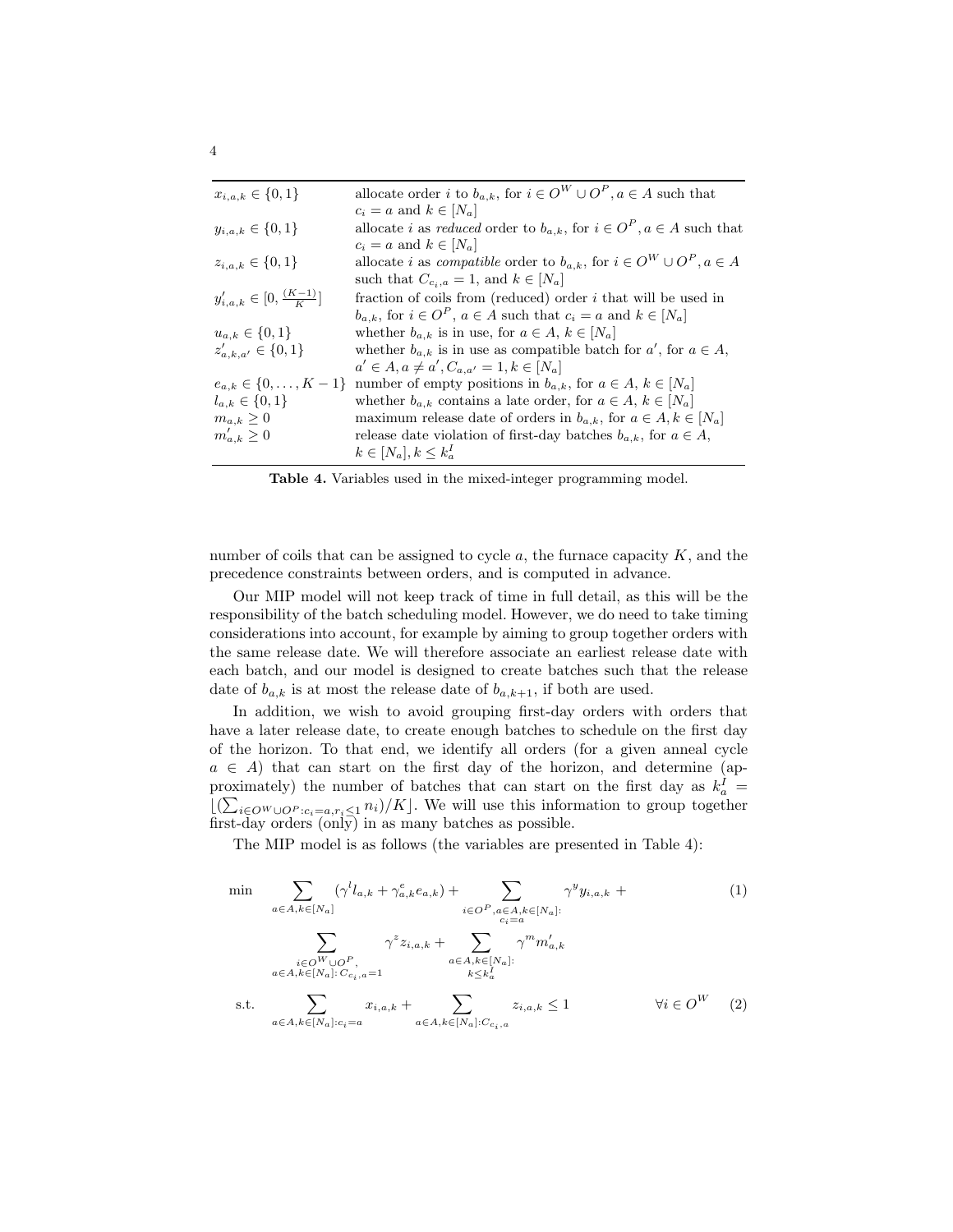$$
\sum_{a \in A, k \in [N_a]: c_i = a} (x_{i,a,k} + y_{i,a,k}) + \sum_{a \in A, k \in [N_a]: C_{c_i,a}} z_{i,a,k} \le 1 \ \forall i \in O^P
$$
(3)

$$
\sum_{\substack{i \in O^P \cup O^W:\\c_i = a, d_i < r_i}} (x_{i,a,k} + y_{i,a,k}) + \sum_{\substack{i \in O^P \cup O^W:\\C_{c_i,a} = 1, d_i < r_i}} z_{i,a,k} \leq K l_{a,k} \quad \forall a \in A, k \in [N_a] \tag{4}
$$

$$
\sum_{i \in O: c_i = a} (n_i x_{i,a,k} + n_i y'_{i,a,k}) + \sum_{i \in O: C_{c_i,a}} n_i z_{i,a,k} = K u_{a,k} - e_{a,k} \quad \forall a \in A, k \in [N_a]
$$
 (5)

$$
y'_{i,a,k} \le y_{i,a,k}(n_i - 1)/n_i \quad \forall i \in O^P, a \in A, c_i = a, k \in [N_a]
$$
 (6)

$$
y'_{i,a,k} \ge y_{i,a,k}/n_i \quad \forall i \in O^P, a \in A, c_i = a, k \in [N_a]
$$
 (7)

$$
\sum_{i \in O^{P}: c_{i}=a} y_{i,a,k} \leq 1 \quad \forall a \in A, k \in [N_{a}]
$$
\n
$$
(8)
$$

$$
\sum_{i \in O: c_i = a'} n_i z_{i,a,k} \le z'_{a,k,a'}(K-1) \quad \forall a \in A, k \in [N_a], a' \in A : C_{a,a'} = 1 \tag{9}
$$

$$
\sum_{a' \in A: C_{a,a'}=1} z'_{a,k,a'} \le 1 \quad \forall a \in A, k \in [N_a]
$$
\n(10)

$$
\sum_{\substack{a \in A, k \in [N_a]: \\ c_i = a, w_i \ge W}} n_i(x_{i,a,k} + y'_{i,a,k}) + \sum_{\substack{a \in A, k \in [N_a]: \\ C_{c_i, a}, w_i \ge W}} n_i z_{i,a,k} \le M \quad \forall a \in A, k \in [N_a]
$$
(11)

$$
\sum_{\substack{a \in A, \\ k \in [N_a]: \\ c_i = a}} k(x_{i,a,k} + y_{i,a,k}) + \sum_{\substack{a \in A, \\ k \in [N_a]: \\ C_{c_i,a} = 1}} kz_{i,a,k} \le \sum_{\substack{a \in A, \\ k \in [N_a]: \\ c_j = a}} k(x_{j,a,k} + y_{j,a,k}) + \sum_{\substack{a \in A, \\ k \in [N_a]: \\ C_{c_j,a} = 1}} kz_{j,a,k}
$$
\n
$$
(12)
$$

$$
-1 + (1 + N_{c_i}) \left( 1 - \sum_{\substack{a \in A, \\ k \in [N_a]: \\ c_j = a}} (x_{j,a,k} + y_{j,a,k}) + \sum_{\substack{a \in A, \\ k \in [N_a]: \\ C_{c_j,a} = 1}} z_{j,a,k} \right) \xrightarrow[c_i = c_j \vee C_{c_i,c_j} = 1]
$$

$$
\sum_{\substack{a \in A, \\ k \in [N_a]: \\ c_j = a}} (x_{j,a,k} + y_{j,a,k}) + \sum_{\substack{a \in A, \\ k \in [N_a]: \\ C_{c_j,a} = 1}} z_{j,a,k} \le \sum_{\substack{a \in A, \\ k \in [N_a]: \\ c_i = a}} (x_{i,a,k} + y_{i,a,k}) + \sum_{\substack{a \in A, \\ k \in [N_a]: \\ C_{c_i,a} = 1}} z_{i,a,k} \quad \forall (i,j) \in \Pi
$$
\n(13)

$$
\sum_{\substack{a \in A, \\ k \in [Na]: \\ c_i = a}} x_{i,a,k} + \sum_{\substack{a \in A, \\ k \in [Na]: \\ C_{c_i,a}}} z_{i,a,k} \ge \sum_{\substack{a \in A, \\ k \in [Na]: \\ c_j = a}} x_{j,a,k} \sum_{\substack{a \in A, \\ k \in [Na]: \\ C_{c_j,a}}} z_{j,a,k} \quad (\begin{array}{c} \forall i, j \in O^W \cup O^P : \\ (c_i = c_j \vee C_{c_i,c_j} = 1) \\ d_i < d_j \end{array} \quad (14)
$$
\n
$$
\sum_{\substack{c \in [Na]: \\ c_i = a}} x_{j,a,k} \sum_{\substack{a \in A, \\ C_{c_j,a}}} z_{j,a,k} \quad (\begin{array}{c} \forall i, j \in O^W \cup O^P : \\ d_i < d_j \end{array} \quad (15)
$$
\n
$$
\sum_{\substack{a \in A, \\ k \in [Na]: \\ c_j = a}} y_{i,a,k} \ge \sum_{\substack{a \in A, \\ k \in [Na]: \\ c_j = a}} y_{j,a,k} \quad (\begin{array}{c} \forall i, j \in O^P : \\ c_i = c_j \vee C_{c_i,c_j} = 1 \end{array} \quad (15)
$$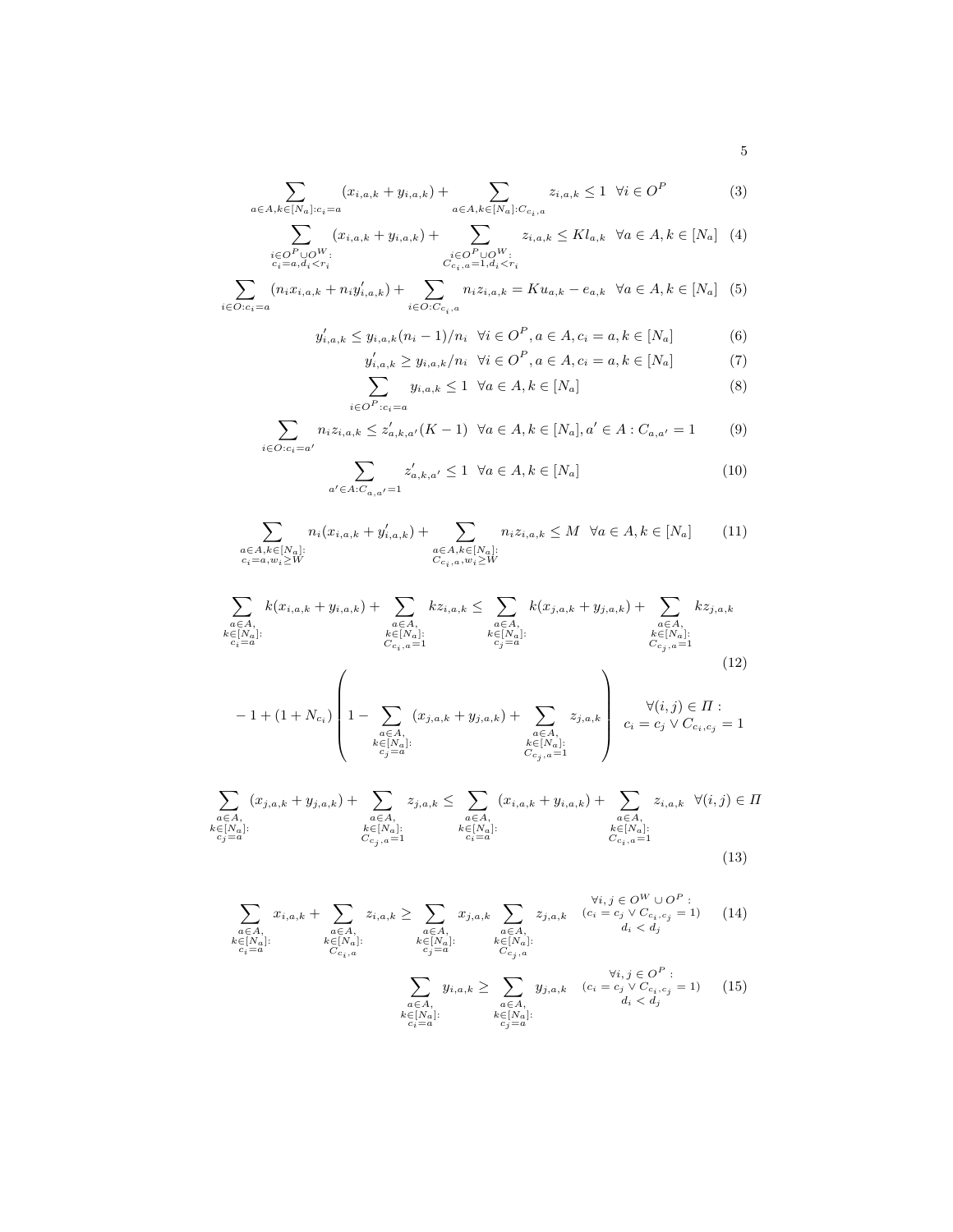$$
K\left(\sum_{i \in O^{W} \cup O^{P}:} x_{i,a,k} + \sum_{i \in O^{W} \cup O^{P}:} z_{i,a,k}} z_{i,a,k}\right) \ge \sum_{i \in O^{W} \cup O^{P}:} x_{i,a,k+1} + \sum_{c_i = a} x_{i,a,k+1} \quad \forall a \in A, k \in [N_a - 1]
$$
\n
$$
\sum_{\substack{i \in O^{W} \cup O^{P}: \\ C_{c_i = a} = 1}} z_{i,a,k+1} \quad \forall a \in A, k \in [N_a - 1]
$$
\n
$$
\sum_{i \in O^{W} \cup O^{P}:} x_{i,a,k+1} \quad \forall a \in A, k \in [N_a - 1]
$$
\n
$$
(17)
$$

$$
\sum_{\substack{a \in A, k \in [N_a]: \\ c_i = a}} x_{i,a,k} + \sum_{\substack{a \in A, k \in [N_a]: \\ C_{c_i,a}}} z_{i,a,k} = 1 \quad \forall i \in O^W \cup O^W : d_i \le D \tag{17}
$$

$$
m_{a,k} \ge r_i(x_{i,a,k} + y_{i,a,k}) \quad \forall a \in A, k \in [N_a], i \in O^W \cup O^P : c_i = a \tag{18}
$$

$$
m_{a,k} \ge r_i z_{i,a,k} \quad \forall a \in A, k \in [N_a], i \in O^W \cup O^P : C_{c_i,a} = 1 \tag{19}
$$

$$
m_{a,k} \le m_{a,k+1} \quad \forall a \in A, k \in [N_a - 1]
$$
\n
$$
(20)
$$

$$
m_{a,k} \le 1 + m'_{a,k} \quad \forall a \in A, k \in [N_a] : k \le k_a^I \tag{21}
$$

The objective (1) is a weighted sum of penalty terms representing the number of batches with late orders, the number of empty slots, the number of reduced orders, the number of compatible orders, and the tardiness of first-day orders. Each term has its associated penalty parameter, denoted by  $\gamma^l, \gamma^e_{a,k}, \gamma^y, \gamma^z$ , and  $\gamma^m$ , respectively (listed here by decreasing emphasis). Parameter  $\gamma^e_{a,k}$  is defined as  $\gamma_{a,k}^e = 1 + 0.1(N_a - k)/N_a$ . It decreases for larger k, giving higher priority to filling earlier batches. The other penalty parameters are taken in [0.01, 1.0].

Constraints (2) and (3) allocate the work orders and planned orders, respectively. Constraints (4) define a late batch with respect to the late orders. Constraints (5) define the capacity of the furnaces and the number of empty slots. Constraints (6) and (7) link the fraction of coils for reduced orders to the associated binary variable, while constraints (8) ensure that each planned order can be used at most once as reduced order. Constraints (9) define compatible batches with respect to compatible orders, while constraints (10) ensure that each batch can be compatible with at most one other anneal cycle. Constraints (11) limit the number of heavy coils that can be allocated to a batch. Constraints (12) and (13) represent the precedence constraints. The model ensures feasibility by allocating orders i and j, with  $(i, j) \in \Pi$ , to different batches. If they are allocated to different anneal cycles, this is already guaranteed. Otherwise, if  $c_i = c_j$  or  $C_{c_i,c_j} = 1$ , constraints (12) ensure that order i is placed in a batch with a lower index k than j. Constraints (13) ensure that j is not allocated if  $i$  is not. Constraints (14) and (15) state that if two orders are equivalent in terms of anneal cycle, then the one with earlier due date is allocated first, for work orders and planned orders, respectively. Constraints (16) impose that batch  $b_{a,k+1}$  can only be used if  $b_{a,k}$  is. Constraints (17) ensure that all nearterm orders (with  $d_i \leq D$ ) are allocated. Constraints (18) and (19) define the release dates of the batches. Constraints (20) ensure that batches are ordered by non-decreasing release date. Constraints (21) define the release violation  $\left(m_{a,k}^{\prime}\right)$ of first-day batches.

6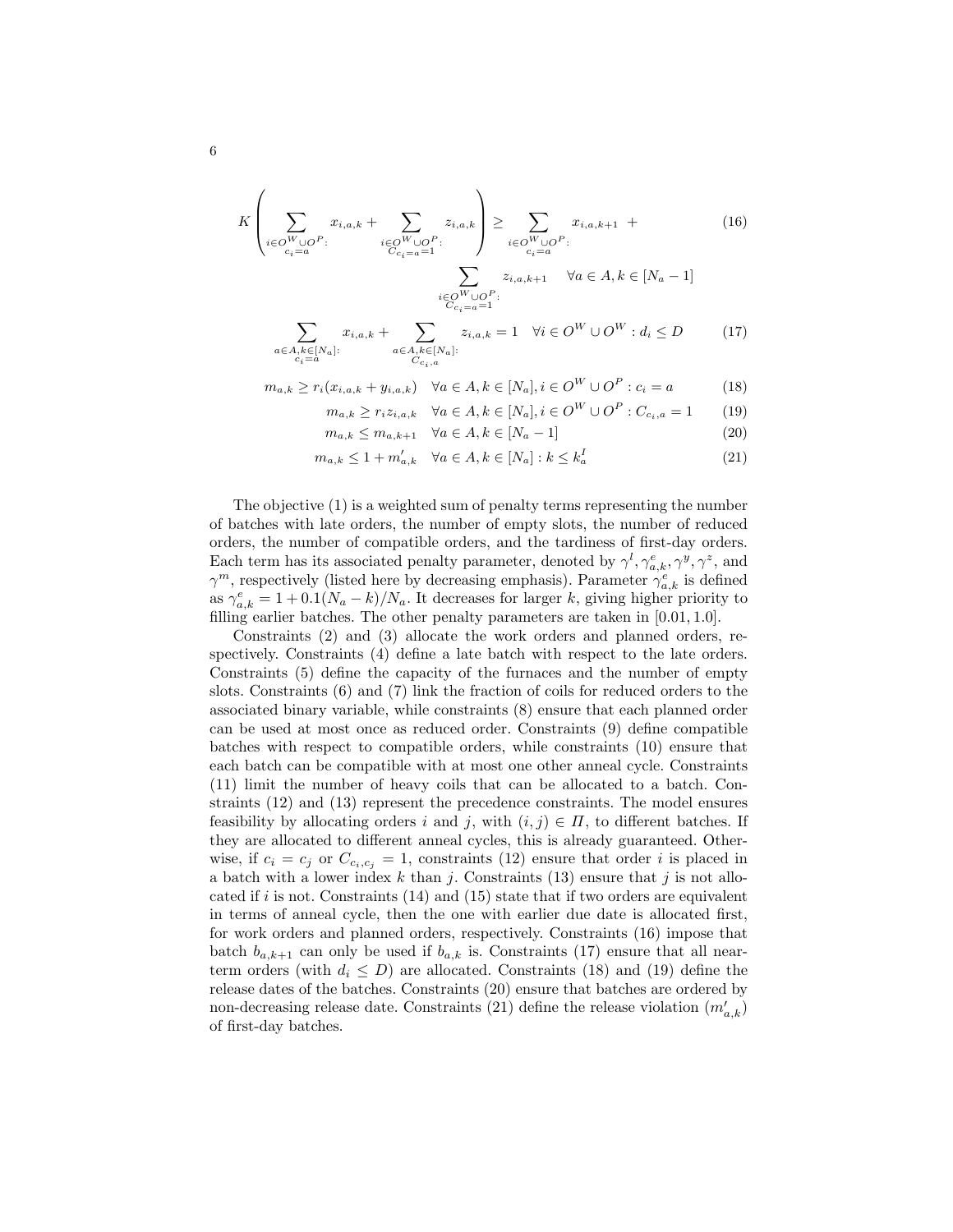|                   | $\bar{w}_b \in \mathbb{R}^+$ max $_{i \in \mathcal{O}(b)} w_i$          |                         |                                                                                                                           |
|-------------------|-------------------------------------------------------------------------|-------------------------|---------------------------------------------------------------------------------------------------------------------------|
|                   | $\bar{n}_b \in [K]$ $\sum_{i \in \mathcal{O}(b)} n_i$                   | $\bar{c}_b \in A$       | if $z'_{a,k,a'} = 1$ then $\Gamma_{a,a'}$ else a, for $b = b_{a,k}$                                                       |
|                   |                                                                         | $\bar{q}_b \subseteq F$ | $g_i$ for any $i \in \mathcal{O}(b)$ if $b \in B^L$                                                                       |
|                   | $\bar{r}_b \in H$ max <sub>i<math>\in \mathcal{O}(b)</math></sub> $r_i$ |                         |                                                                                                                           |
| $\bar{d}_b \in H$ | $\min_{i \in \mathcal{O}(b)} d_i$                                       |                         | $\overline{\Pi} \subset B \times B$ $(b, b')$ if $\exists i \in \mathcal{O}(b), i' \in \mathcal{O}(b') : (i, i') \in \Pi$ |
|                   |                                                                         |                         |                                                                                                                           |

Table 5. Characteristics of the batches and their definition.

## 4 Phase 2: Batch Scheduling

For the batch scheduling problem we employ a constraint programming model, following the constraint-based scheduling concepts of activities and resources [1]. In the model syntax below, we follow the definitions of AIMMS [7]. An activity represents a task to be scheduled over time, by means of four implied variables: begin, length, end, and presence. When an activity is optional, its presence can be either 0 (absent) or 1 (present). When an activity is present, it respects the relation 'begin+length=end'. Resources, for example machines, represent constraints on activities. In this paper, we only consider sequential (or disjunctive) resources that limit the execution to at most one activity at a time. In addition, the sequential resource can enforce sequence-dependent setup (or switchover) times between two consecutive activities.

Our model is based on the problem definition from Section 2 and the MIP solution from Section 3. We first define the set of batches  $B$  as the union of the locked batches (denoted by  $B^L$ ) and the batches  $b_{a,k}$  that are used in the MIP model, i.e., for which  $u_{a,k} = 1$  (for  $a \in A, k \in [N_a]$ ). We use  $\mathcal{O}(b) \subseteq O$  to denote the orders that are assigned to batch b. We define the associated parameters of a batch in Table 5. We introduce the following activities:

- $L_b$ : the execution of batch b, for  $b \in B$
- $L_{b,f}^{opt}:$  the execution of batch b on furnace f, for  $b \in B, f \in F: \bar{w}_b \leq w_f^{\max}$ ,  $T_{f,\bar{c}_b} = 1$ , and  $f \in \bar{g}_b$  if  $b \in B^L$

We define the schedule domain for both types of activities as  $[\bar{r}_b, H]$ , for  $b \in B$ . Activities  $L_{b,f}^{\text{opt}}$  are optional, while activities  $L_b$  must always be present. The processing time for both  $L_b$  and  $L_{b,f}^{opt}$  is given by  $p_{\bar{c}_b,f}$ .

We introduce a sequential resource  $R_f$  for each furnace  $f \in F$ . As arguments it receives the activities  $L_{b,f}^{\text{opt}}$ , as well as the sequence-dependent switchover times  $t_{a,a',f}$ . These resources will ensure that all activities  $L_{b,f}$  that are present do not overlap in time, and respect the switchover times.

The additional constraints for our CP model are as follows:

$$
\text{Alternative}(L_b, \{L_{b,f}^{\text{opt}}\}_{f \in F}, 1) \quad \forall b \in B \tag{22}
$$

$$
\text{EndBeforeBegin}(L_b, L_{b'}, 4320) \quad \forall (b, b') \in \bar{\Pi} \tag{23}
$$

$$
\text{EndBeforeBegin}(L_{b,f}^{\text{opt}}, L_{b',f}^{\text{opt}}) \quad \forall b, b' \in B, f \in F : b \neq b', \bar{r}_b = \bar{r}_{b'}, \tag{24}
$$

$$
\bar{d}_b < \bar{d}_{b'}, \bar{n}_b = K, (b', b) \notin \bar{\varPi}
$$

$$
(L_b) \text{ . end } \le \bar{d}_i + v_b \quad \forall b \in B \tag{25}
$$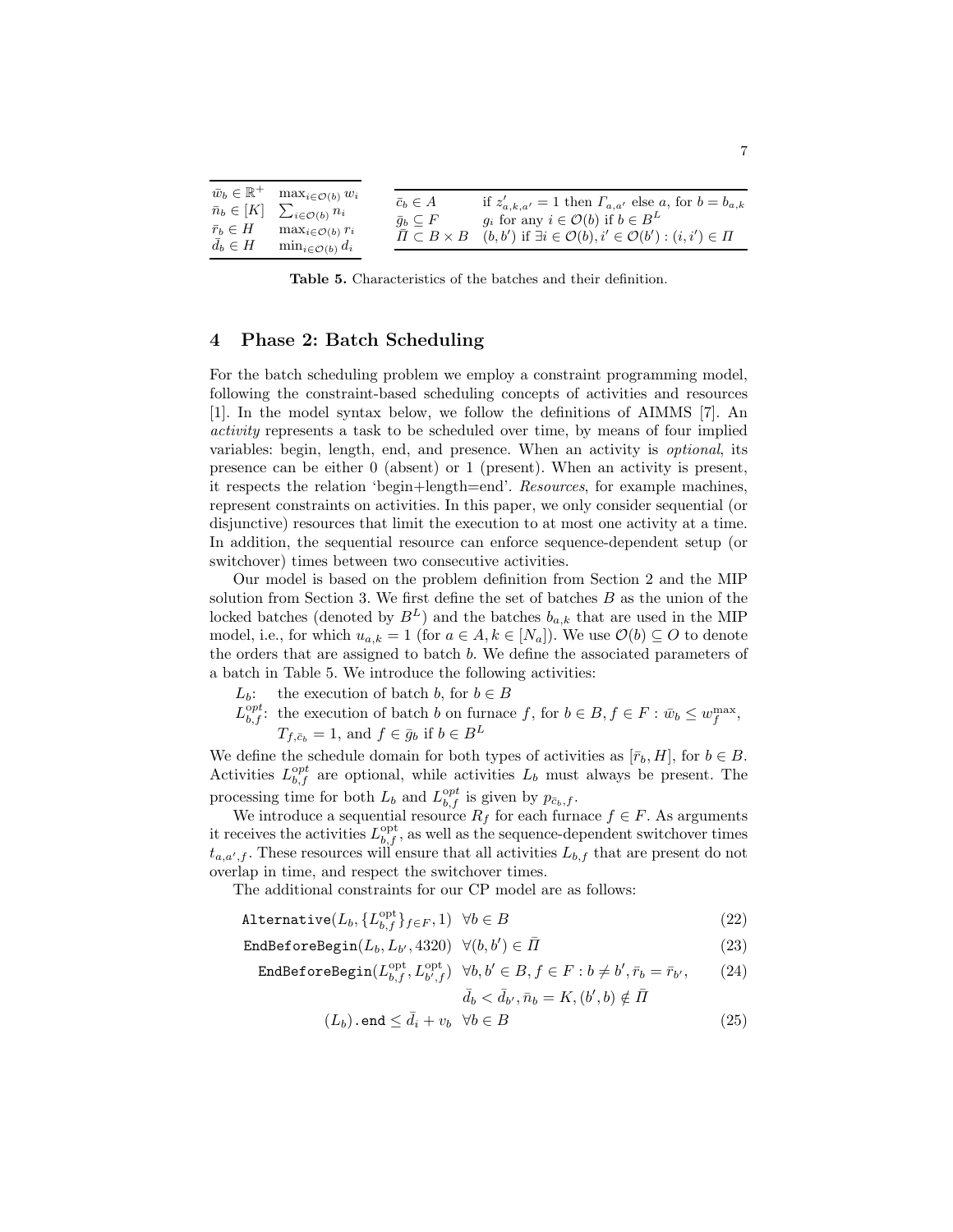The Alternative constraints (22) ensure that exactly one optional activity  $L_{b,f}^{\text{opt}}$  is present for each  $b \in B$ , and it coincides with the execution of activity  $L_b$ . The precedence constraints are defined by constraints (23).<sup>2</sup> Constraints (24) are added to streamline the solutions, by ordering pairs of activities on a furnace by due date. Lastly, we introduce an integer variable  $v<sub>b</sub>$ , for  $b \in B$ , that represents its due date violation (or tardiness), as defined in constraint (25). In this constraint (and in the objective function below), .end is used to retrieve the end variable of an activity.

We conclude with the objective function, which is a weighted sum of completion times and tardiness over different groups of activities:

$$
\min \quad \bar{\gamma}^L \sum_{b \in B^L} (L_b) . \text{ end} + \bar{\gamma}^I \sum_{b \in B^I} \bar{n}_b(L_b) . \text{ end} + \bar{\gamma}^V \sum_{b \in B} \bar{n}_b v_b \tag{26}
$$

Here,  $B<sup>I</sup>$  refers to the batches that contain first-day orders (these refer to the batches  $b_{a,k}$  with  $k \leq k_a^I$ ). The weights  $\bar{\gamma}^L$ ,  $\bar{\gamma}^I$ , and  $\bar{\gamma}^V$  have decreasing value in the range (0, 100], placing most emphasis on locked orders and first-day orders.

#### 5 Implementation and Results

We implemented our MIP and CP models in the optimization modeling system AIMMS, using IBM ILOG CPLEX 12.4 for solving the MIP and CP models. We also used AIMMS to build an end-user interface for operational use.

The purpose of our tool is to plan, or revisit, the design and scheduling of annealing batches on a daily basis. A typical run may receive about 600 orders (with 100 locked orders, in 60 batches). The batch design MIP model for the remaining 500 orders has about 20,000 variables (18,000 integer) and 30,000 constraints. A feasible integer solution (with optimality gap 30%) is found within a couple seconds, while a near-optimal solution (1% optimality gap) is found within 15 minutes. The model creates about 190 batches, which together with the locked batches makes around 250 batches to be scheduled. For about 15 available furnaces, the resulting CP model has about 8,000 variables and 25,000 constraints. It finds a feasible solution instantly, and typically returns solutions in about 2 minutes that are not necessarily optimal, but are considered of good quality by the client with respect to the goals listed in Section 2.

#### 6 Conclusion

We introduced a two-phase optimization approach to design and schedule batches for box annealing furnaces. We first allocate a given set of orders to batches using a mixed-integer programming model. We then solve the batch scheduling problem using a constraint programming model. Using this decomposition, our approach is able to compute operational schedules for a one-week planning horizon within 15 to 30 minutes of computation time.

<sup>&</sup>lt;sup>2</sup> Recall that  $b'$  must be scheduled at least three days (4320 minutes) after  $b$  finishes.